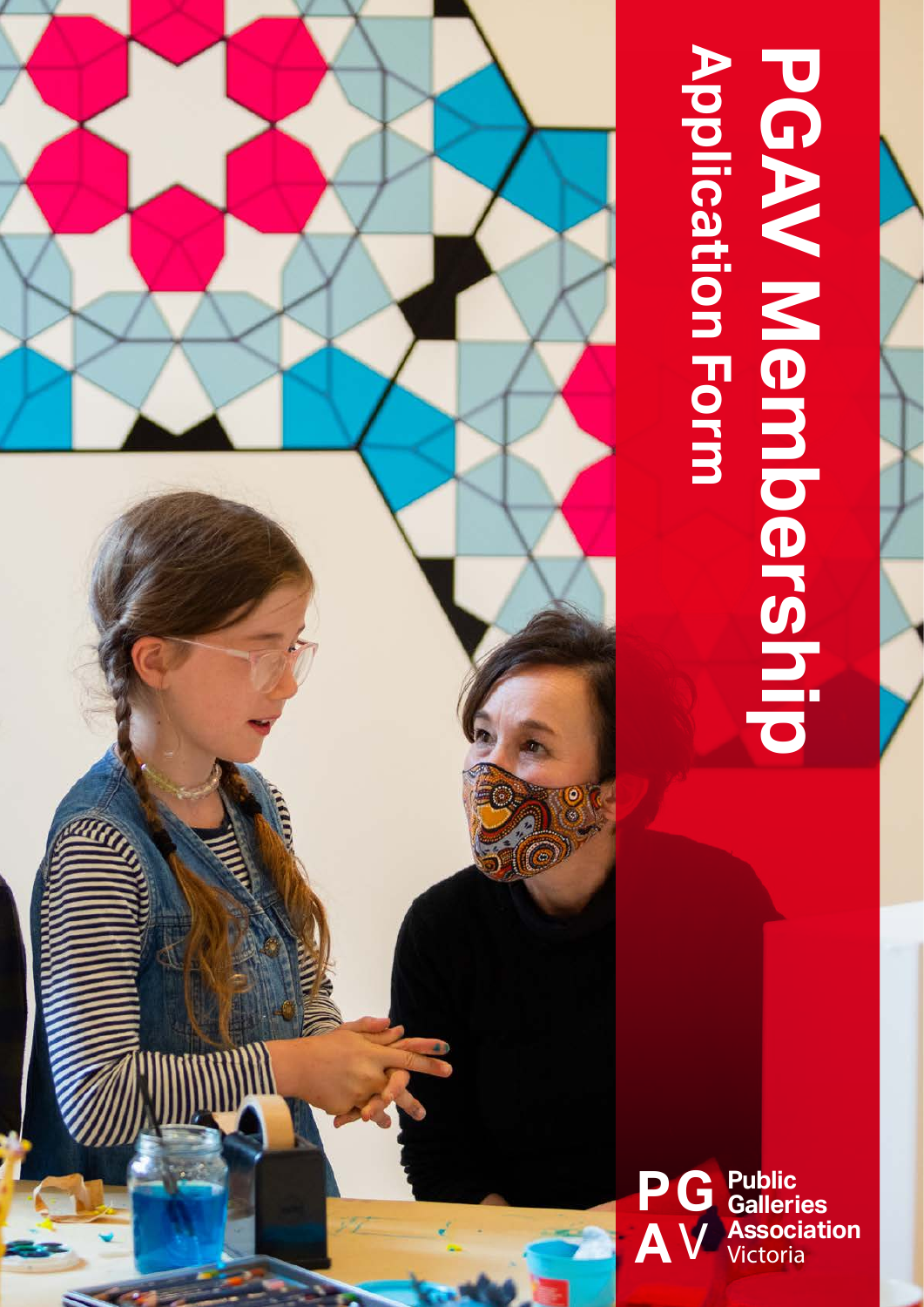#### ACKNOWLEDGEMENT OF **COUNTRY**

The Public Galleries Association of Victoria (PGAV) acknowledges the Wurundjeri Woi-Wurrung people of the Kulin Nation as the Traditional Owners of the lands where our office is located, and all Traditional Owners of country throughout Victoria and Australia. We recognise Aboriginal and Torres Strait Islander peoples' enduring traditions and continuing creative cultures. We pay our respect to Elders past, present and emerging.

# ABOUT THE PGAV

The Public Galleries Association of Victoria (PGAV) is the peak body representing public galleries in metropolitan and regional Victoria. We represent over 50 public galleries, including 19 regional galleries. Our role is to build the capacity of Victoria's public galleries, empowering them to deliver valuable cultural, social and economic returns to their communities. Our vision is a vibrant, cohesive, professional network of public galleries across Victoria that deliver inspiring visual art experiences which are relevant and accessible to the whole community.



# PGAV MEMBERSHIP

PGAV Membership is for professionally and permanently staffed public galleries located in Victoria, while Supporter Membership is for volunteerrun public galleries in Victoria and individuals or organisations located anywhere in Australia. To join as a Supporter Member visit the PGAV website and complete the online form.

#### PGAV MEMBERSHIP BENEFITS

- Gallery profile on the PGAV website
- Promotion of your exhibitions and events through the PGAV website, social media, e-newsletter and the NGV Magazine
- Invitations to exclusive PGAV networking events
- Discounted entry to PGAV Events & Professional Development Program
- Exclusive access to the PGAV Member email list
- Receive the monthly PGAV Digest e-newsletter, keeping you up to date on the public gallery sector
- Professional assistance, support and networking
- Advocacy at local, state and national levels
- Eligible to vote and to nominate for the PGAV Board

#### **ELIGIBILITY**

To be eligible to become a PGAV Member you must be:

- An art gallery, art museum or contemporary art space, located in Victoria
- Non-profit and legally constituted
- Professionally and permanently staffed.

# APPLICATION PROCESS

*Galleries are encouraged to contact the PGAV prior submitting an application to determine eligibility.*

- 1. Complete the application form and return it to the PGAV via email: anne.robertson@pgav.ngv.vic.gov.au
- 2. Your application will be assessed by the PGAV Board.
- 3. If successful, membership fees can be paid online or you can request a tax invoice.

## MEMBERSHIP FEES

PGAV Membership fees are based on staffing levels:

- Small Gallery: up to 5 FTE
- Medium Gallery: 5 25 FTE
- Large Gallery: 26+ FTE

Please check the PGAV website for current fees.

Image (left): Brian Martin, *Methexical Countryscape: Kamilaroi #10* 2017 and *Methexical Countryscape: Boon Wurrung #1* 2021. Installation view, *Tree Story,*  Monash University Museum of Art, 2021. Photo: Christian Capurro. Image (cover): Bendigo Art Gallery School Holiday Program, September 2021. Photo: Leon Schoots.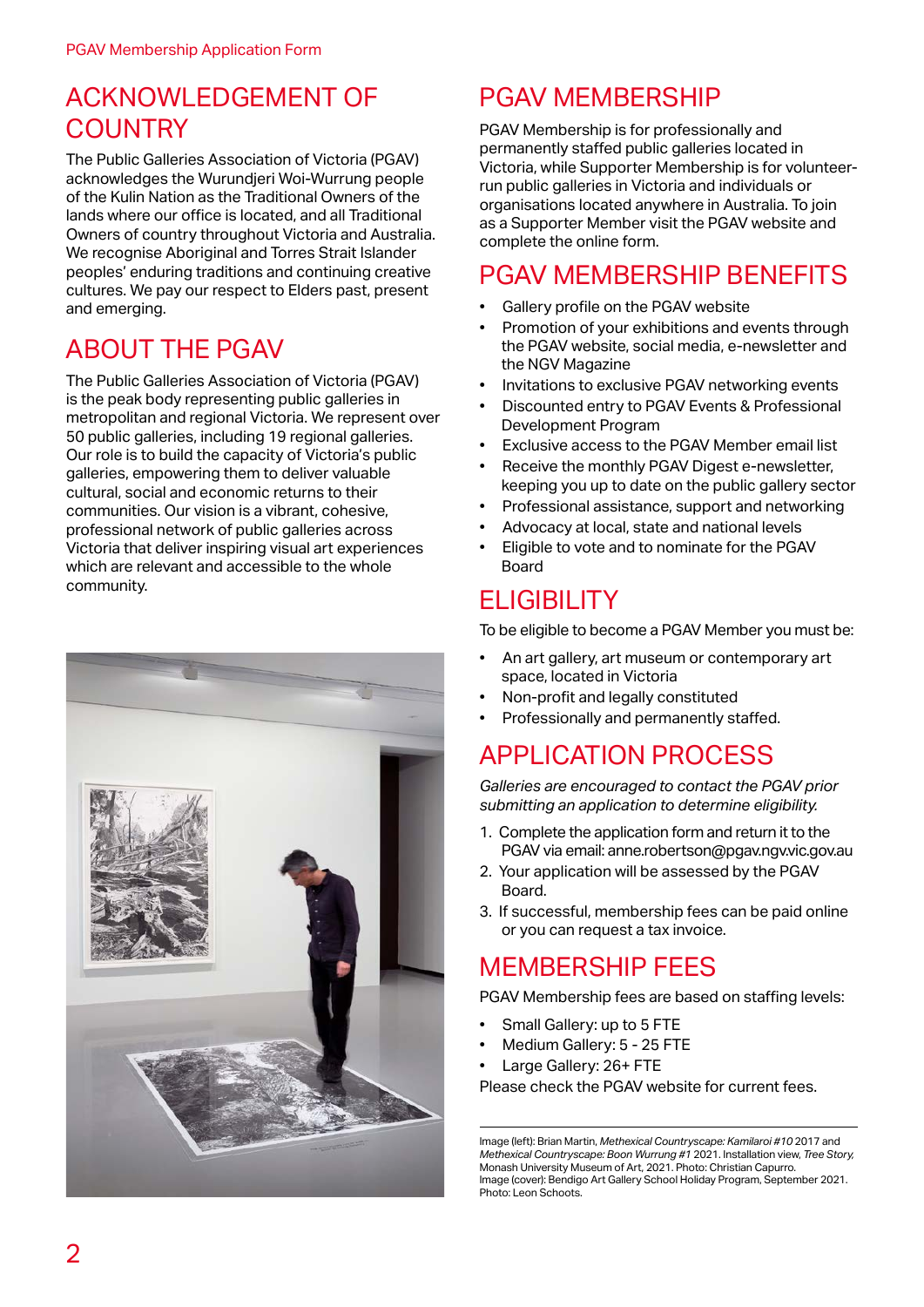

# **Applicant Information**

Clear Form

| <b>Organisation:</b>                     |                  |  |
|------------------------------------------|------------------|--|
| <b>Contact Name:</b>                     |                  |  |
| <b>Position:</b>                         |                  |  |
| <b>Email Address:</b>                    |                  |  |
| <b>Mobile</b>                            | <b>Telephone</b> |  |
| <b>Street Address:</b>                   |                  |  |
| Suburb:                                  | <b>Postcode</b>  |  |
| <b>Postal Address:</b><br>(If different) |                  |  |
| Suburb:                                  | <b>Postcode</b>  |  |

Image: Izzy, 4, enjoys *TIWI* at The Ian Potter Centre: NGV Australia from 23 November 2020 – 8 March 2021. Photo: Eugene Hyland.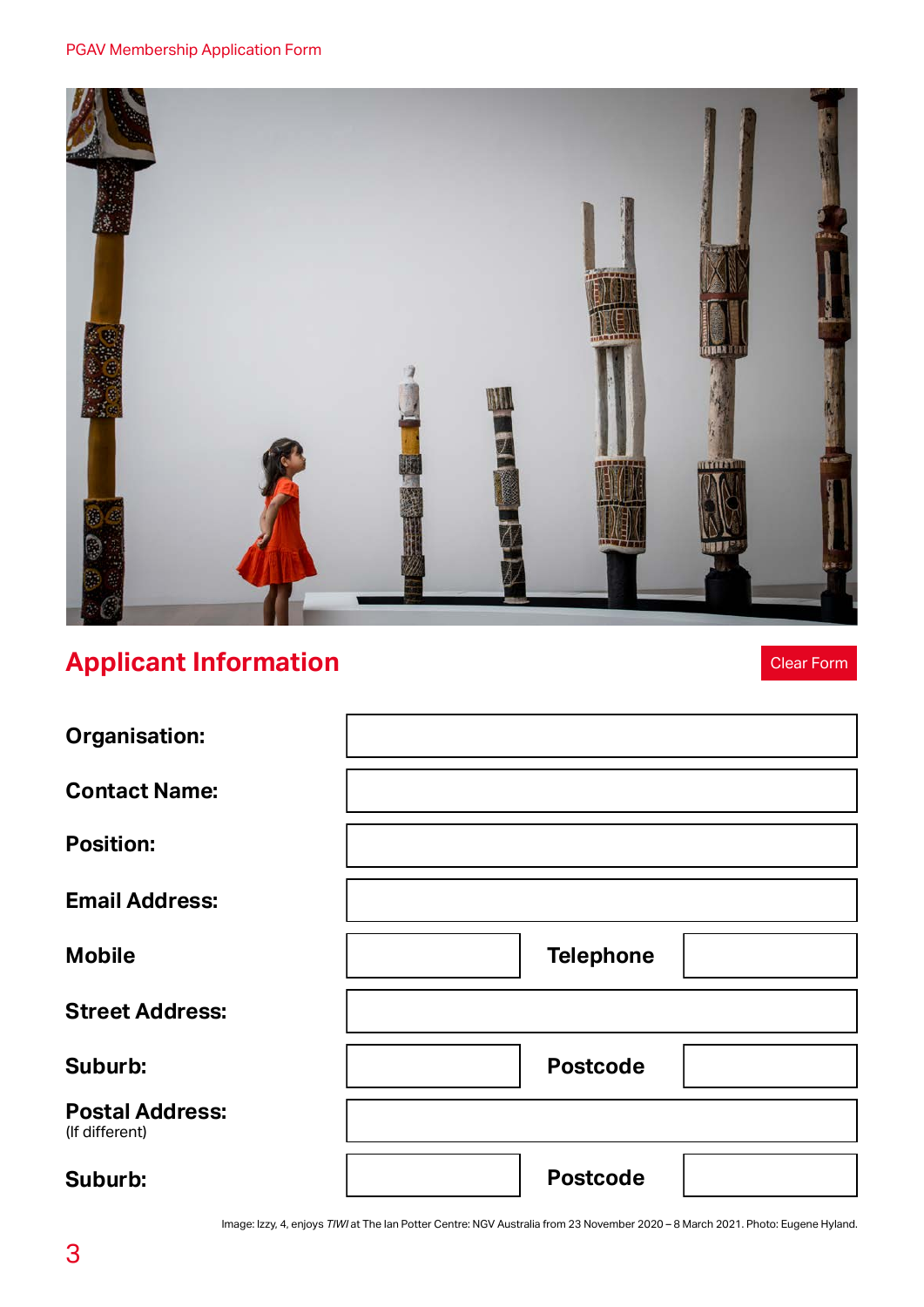# **Organisation Details**

| <b>Trading Name:</b>                            |                                                                                                                      |  |
|-------------------------------------------------|----------------------------------------------------------------------------------------------------------------------|--|
| ABN:                                            |                                                                                                                      |  |
| <b>GST Registered:</b>                          | Yes<br><b>No</b>                                                                                                     |  |
| <b>Legal Status of</b><br>organisation:         | <b>Incorporated Association</b><br>Company<br><b>Local Government</b><br><b>University</b><br>Other (please specify) |  |
| Is the organisation not-<br>for-profit?         | Yes<br><b>No</b>                                                                                                     |  |
| In what year was your organisation established? |                                                                                                                      |  |

# **Organisation Details**

Please list all staff. Additional staff can be submitted as an attachment.

| <b>NAME</b> | <b>POSITION</b> | <b>MOBILE</b> | <b>EMAIL</b> |
|-------------|-----------------|---------------|--------------|
|             |                 |               |              |
|             |                 |               |              |
|             |                 |               |              |
|             |                 |               |              |
|             |                 |               |              |
|             |                 |               |              |
|             |                 |               |              |
|             |                 |               |              |
|             |                 |               |              |
|             |                 |               |              |
|             |                 |               |              |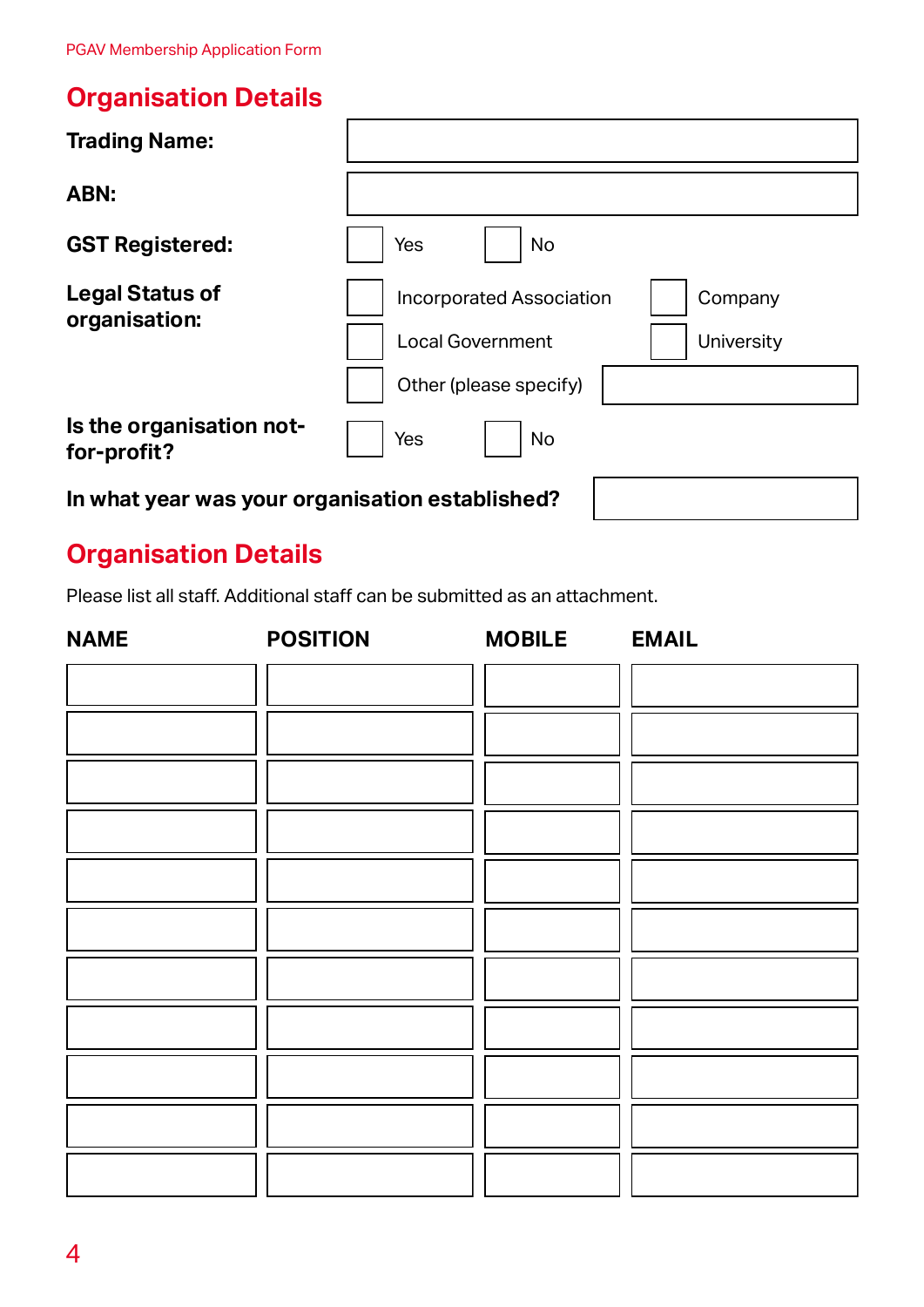#### **What is the purpose of the organisation? 1.**

Please provide Mission / Vision Statement

**What visual art program does the organisation provide? 2.** Please provide details of your program

#### **3. Does your organisation have a collection?**

es I | No

If yes, please attach your Collections Policy / Aquisitions Policy.

**4. What is your annual acquisitions budget? \$**



**5. What are the highlights of your organisation's Collection?**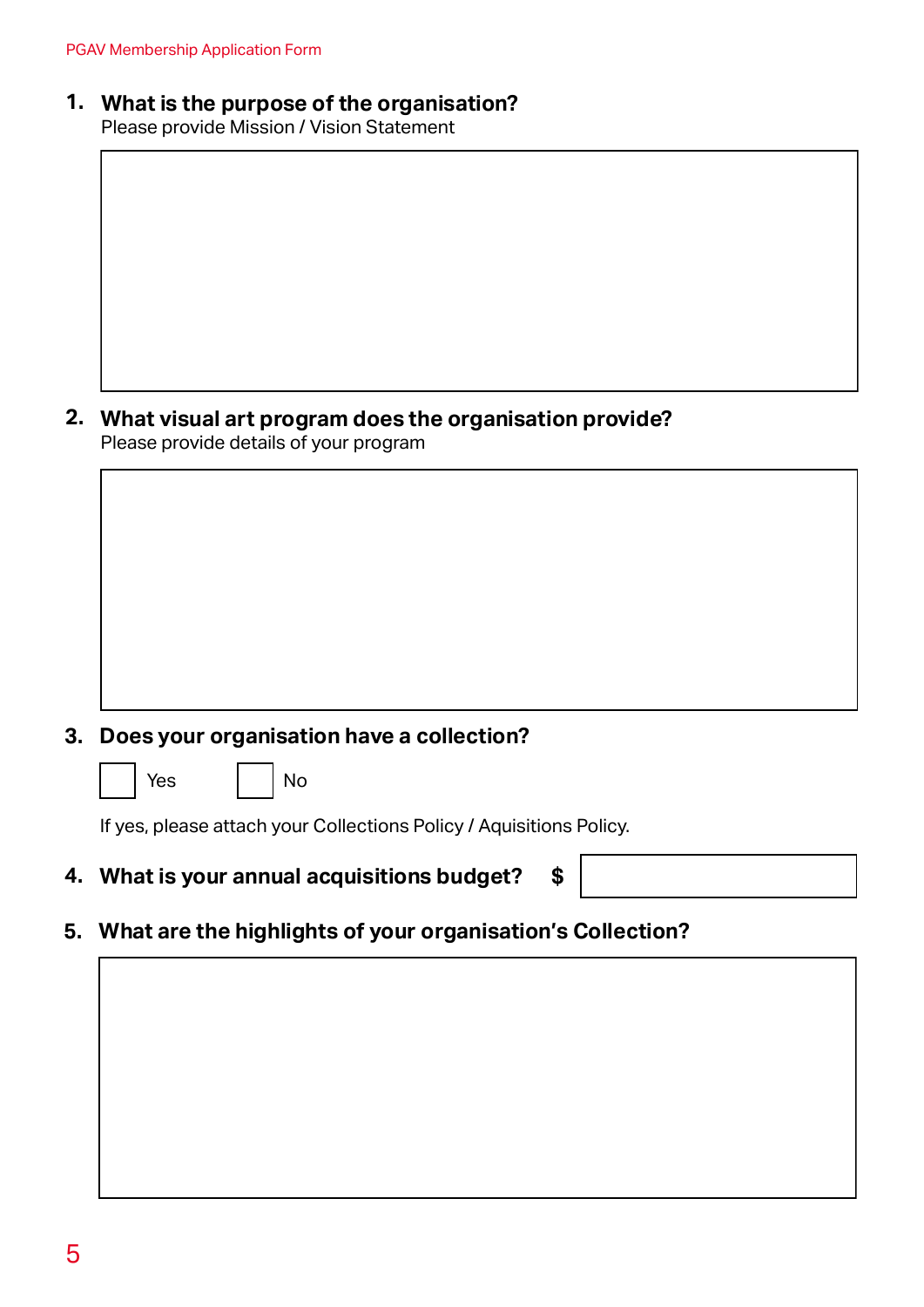#### **6. Are you funded by:**

|    | a) Creative Victoria                                               | Yes | <b>No</b> |
|----|--------------------------------------------------------------------|-----|-----------|
|    | b) Other state government body?                                    | Yes | <b>No</b> |
|    | If yes, please specify:                                            |     |           |
|    | 7. Are you owned and operated on behalf of a local government?     |     |           |
|    | Yes<br>No                                                          |     |           |
|    | If yes, please specify:                                            |     |           |
| 8. | Are you owned and operated by a trust, company, association or any |     |           |

## **other non-government entity?**

| Yes<br>No               |  |
|-------------------------|--|
| If yes, please specify: |  |

# **Governing Body**

Provide details of governing body (names of members)

#### **NAME POSITION ON GOVERNING BODY**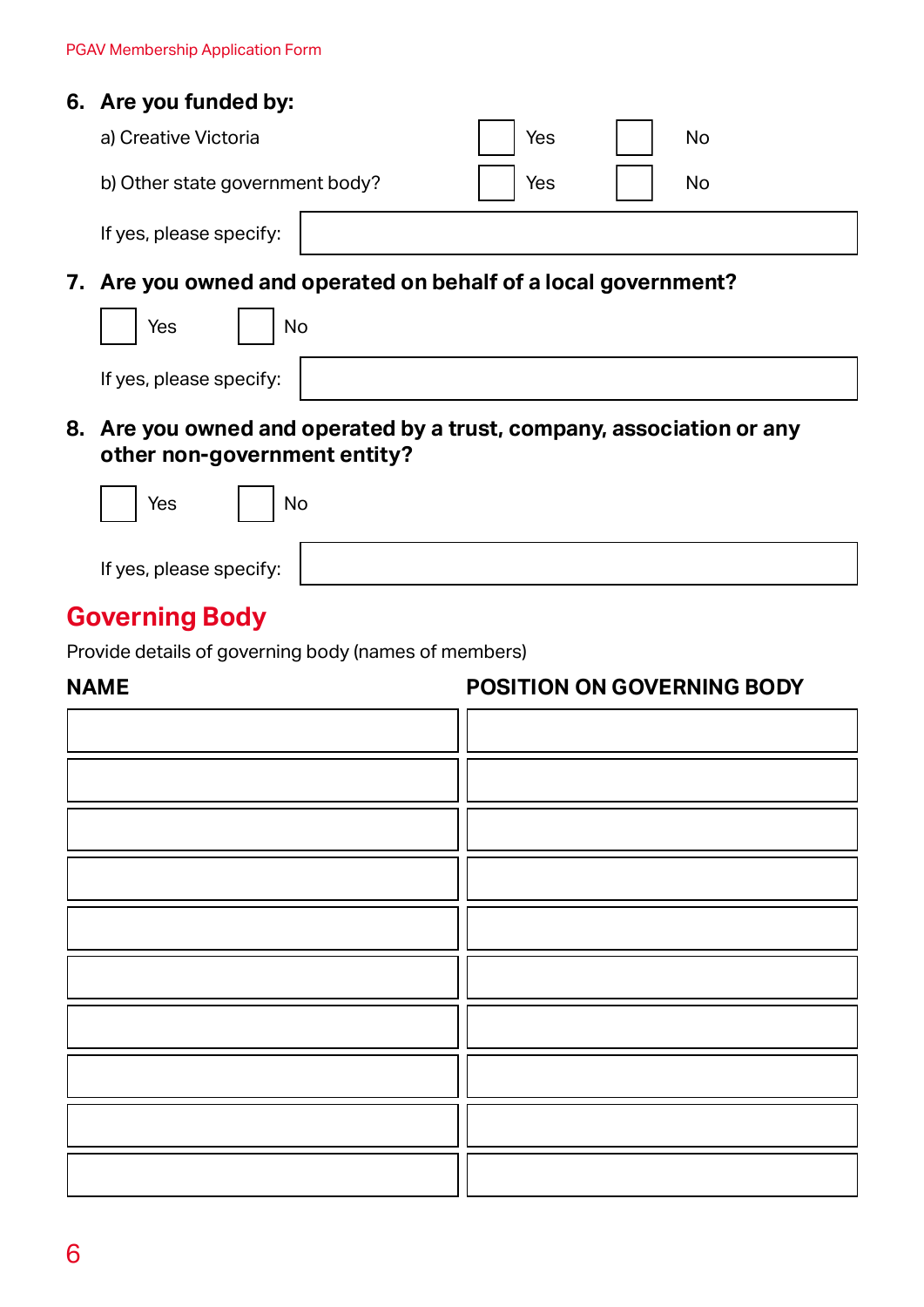#### **9. Reason(s) for applying for membership to PGAV:**

Thank you for applying for membership to the PGAV. Please send completed form to: Anne Robertson, Executive Officer E: anne.robertson@pgav.ngv.vic.gov.au